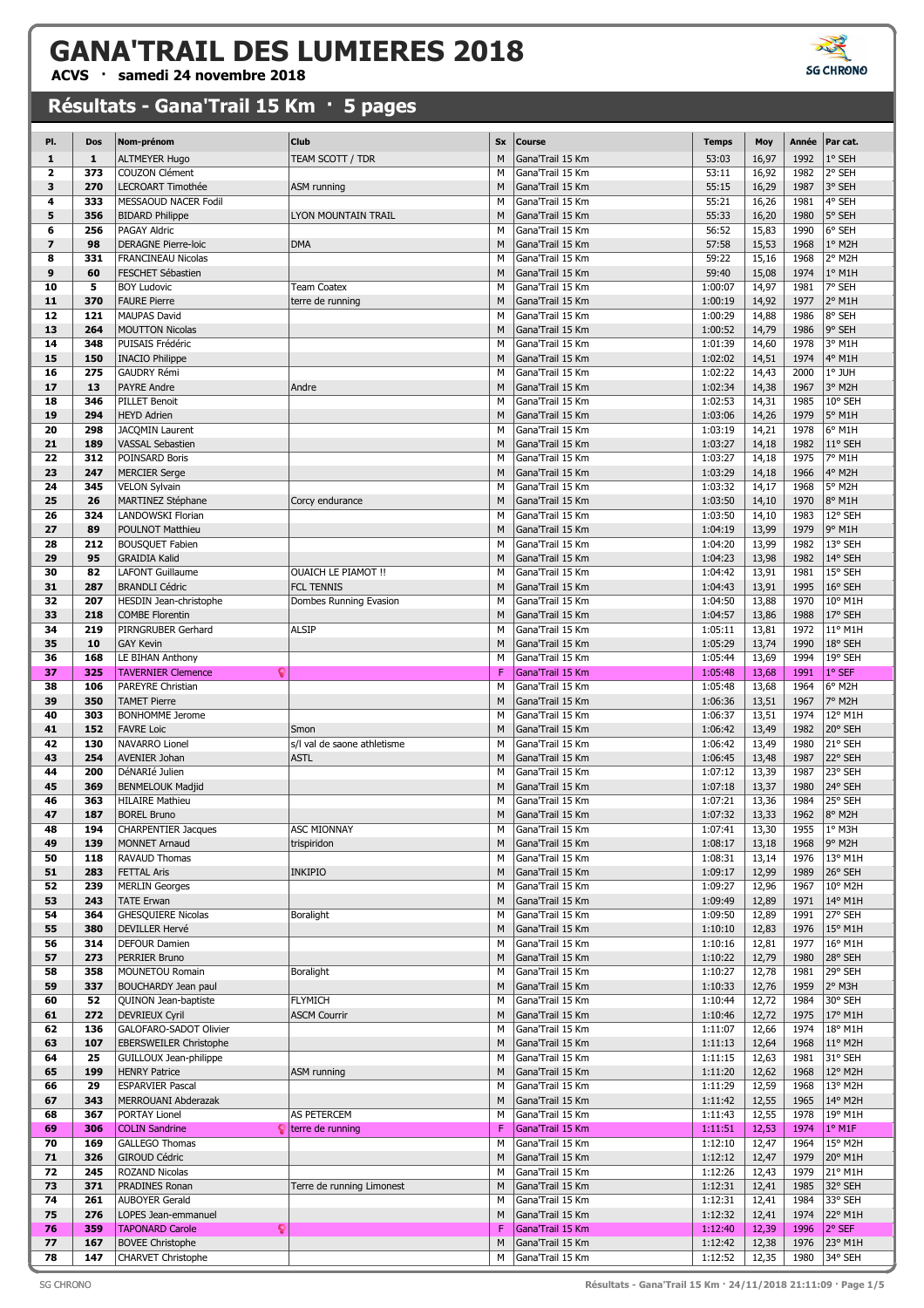**ACVS · samedi 24 novembre 2018**

| PI. | Dos        | Nom-prénom                    | Club                                        | <b>Sx</b> | Course           | <b>Temps</b> | Moy   | Année | Par cat.        |
|-----|------------|-------------------------------|---------------------------------------------|-----------|------------------|--------------|-------|-------|-----------------|
| 79  | 221        | <b>VINCENT Philippe</b>       |                                             | M         | Gana'Trail 15 Km | 1:12:55      | 12,34 | 1971  | 24° M1H         |
| 80  | 125        | <b>CHARASSON Pascal</b>       |                                             | М         | Gana'Trail 15 Km | 1:12:57      | 12,34 | 1972  | 25° M1H         |
| 81  | 220        | <b>SIZA Pat</b>               | <b>ASC MIONNAY</b>                          | M         | Gana'Trail 15 Km | 1:13:13      | 12,29 | 1968  | 16° M2H         |
| 82  | 71         | WILSON John                   |                                             | M         | Gana'Trail 15 Km | 1:13:17      | 12,28 | 1964  | 17° M2H         |
| 83  | 300        | <b>GAULIN Christophe</b>      | Association des Trailers de Lyon            | M         | Gana'Trail 15 Km | 1:13:20      | 12,27 | 1982  | 35° SEH         |
| 84  | 49         | <b>HOSTIER Séverine</b><br>Q  | <b>Team Coatex</b>                          | F         | Gana'Trail 15 Km | 1:13:21      | 12,27 | 1972  | 2° M1F          |
| 85  | 179        | PISK Sébastien                |                                             | M         | Gana'Trail 15 Km | 1:13:22      | 12,27 | 1980  | 36° SEH         |
| 86  | 24         | CAILLEUX Philippe             |                                             | M         | Gana'Trail 15 Km | 1:13:22      | 12,27 | 1967  | 18° M2H         |
| 87  | 178        | <b>DULAIN Frédéric</b>        |                                             | M         | Gana'Trail 15 Km | 1:13:29      | 12,25 | 1975  | 26° M1H         |
| 88  | 305        | <b>VENUAT Cédric</b>          | GONeuville                                  | M         | Gana'Trail 15 Km | 1:13:41      | 12,21 | 1975  | 27° M1H         |
| 89  | 385        | <b>CASTEBERT David</b>        |                                             | M         | Gana'Trail 15 Km | 1:13:55      | 12,18 | 1985  | 37° SEH         |
| 90  | 31         | <b>JOUVE Antoine</b>          |                                             | M         | Gana'Trail 15 Km | 1:14:05      | 12,15 | 2001  | 2° JUH          |
| 91  |            | LIMONCHE Kévin                |                                             |           | Gana'Trail 15 Km | 1:14:24      |       | 1996  | 38° SEH         |
| 92  | 127<br>362 | <b>DANDO Marc</b>             |                                             | M<br>M    | Gana'Trail 15 Km | 1:14:32      | 12,10 | 1994  | 39° SEH         |
|     |            |                               |                                             |           |                  |              | 12,08 |       |                 |
| 93  | 368        | <b>CHAMPENOIS Quentin</b>     |                                             | M         | Gana'Trail 15 Km | 1:14:33      | 12,07 | 1988  | 40° SEH         |
| 94  | 374        | <b>BRENIAUX Valentin</b>      |                                             | M         | Gana'Trail 15 Km | 1:14:44      | 12,04 | 1988  | 41° SEH         |
| 95  | 316        | <b>AUCLAIR Fabrice</b>        |                                             | M         | Gana'Trail 15 Km | 1:14:52      | 12,02 | 1977  | 28° M1H         |
| 96  | 204        | ç<br><b>JAUDON Julie</b>      |                                             | F         | Gana'Trail 15 Km | 1:15:07      | 11,98 | 1997  | 1° ESF          |
| 97  | 28         | PETIT Yves                    |                                             | M         | Gana'Trail 15 Km | 1:15:09      | 11,98 | 1960  | 19° M2H         |
| 98  | 27         | <b>ROGER Emmanuel</b>         |                                             | М         | Gana'Trail 15 Km | 1:15:10      | 11,97 | 1974  | 29° M1H         |
| 99  | 160        | <b>RIFFEY Emilien</b>         |                                             | M         | Gana'Trail 15 Km | 1:15:16      | 11,96 | 1977  | 30° M1H         |
| 100 | 378        | <b>MARTIN Mickael</b>         |                                             | M         | Gana'Trail 15 Km | 1:15:19      | 11,95 | 1984  | 42° SEH         |
| 101 | 34         | PICOT Laurent                 |                                             | M         | Gana'Trail 15 Km | 1:15:21      | 11,94 | 1965  | 20° M2H         |
| 102 | 349        | <b>CRUPELANDT Bruno</b>       | Vtt ganathain                               | М         | Gana'Trail 15 Km | 1:15:22      | 11,94 | 1962  | 21° M2H         |
| 103 | 22         | <b>DECEBALE Brian</b>         |                                             | M         | Gana'Trail 15 Km | 1:15:35      | 11,91 | 1982  | 43° SEH         |
| 104 | 96         | <b>LEGER Patrick</b>          |                                             | M         | Gana'Trail 15 Km | 1:15:38      | 11,90 | 1977  | 31° M1H         |
| 105 | 213        | <b>BOSS Arnaud</b>            |                                             | M         | Gana'Trail 15 Km | 1:15:51      | 11,87 | 1972  | 32° M1H         |
| 106 | 329        | PERRAUD Thierry               |                                             | М         | Gana'Trail 15 Km | 1:15:58      | 11,85 | 1973  | 33° M1H         |
| 107 | 104        | PINGEON Thierry               |                                             | M         | Gana'Trail 15 Km | 1:16:04      | 11,83 | 1970  | 34° M1H         |
| 108 | 135        | <b>BOTHOA Sylvain</b>         |                                             | М         | Gana'Trail 15 Km | 1:16:09      | 11,82 | 1975  | 35° M1H         |
| 109 | 253        | IZSO Frédéric                 |                                             | M         | Gana'Trail 15 Km | 1:16:09      | 11,82 | 1984  | 44° SEH         |
| 110 | 43         | <b>NEDELEC Patrick</b>        | Corcy endurance                             | М         | Gana'Trail 15 Km | 1:16:20      | 11,79 | 1955  | 3° M3H          |
| 111 | 157        | <b>BASSET Nathan</b>          |                                             | M         | Gana'Trail 15 Km | 1:16:24      | 11,78 | 1985  | 45° SEH         |
| 112 | 286        | <b>TRAPEAU Estelle</b>        | <b>Dombes Running Evasion</b>               | F         | Gana'Trail 15 Km | 1:16:26      | 11,77 | 1992  | 3° SEF          |
| 113 | 375        | <b>TAPONARD Simon</b>         |                                             | M         | Gana'Trail 15 Km | 1:16:35      | 11,75 | 1988  | 46° SEH         |
| 114 | 267        | WALCH Henri                   | Pas trop vite devant, pas si vite derrière. | M         | Gana'Trail 15 Km | 1:16:48      | 11,72 | 1971  | 36° M1H         |
| 115 | 119        | <b>IMBERT Guillaume</b>       |                                             | M         | Gana'Trail 15 Km | 1:16:52      | 11,71 | 1990  | 47° SEH         |
| 116 | 227        |                               |                                             | M         | Gana'Trail 15 Km | 1:17:02      | 11,68 | 1964  | 22° M2H         |
|     | 63         | <b>DUSSAUGE Bertrand</b>      | <b>ASC MIONNAY</b>                          |           |                  |              |       |       | 37° M1H         |
| 117 |            | <b>COUTURIER Cyril</b>        |                                             | M         | Gana'Trail 15 Km | 1:17:11      | 11,66 | 1970  |                 |
| 118 | 197        | <b>COMBE Carole</b><br>Q      | <b>ASC MIONNAY</b>                          | F         | Gana'Trail 15 Km | 1:17:13      | 11,66 | 1973  | 3° M1F          |
| 119 | 387        | ç<br><b>PARIS-CADET Lison</b> |                                             | F         | Gana'Trail 15 Km | 1:17:17      | 11,65 | 1990  | 4° SEF          |
| 120 | 384        | <b>FOUILLET Julien</b>        |                                             | M         | Gana'Trail 15 Km | 1:17:17      | 11,65 | 1982  | 48° SEH         |
| 121 | 323        | <b>DUCRé Sandrine</b><br>Q    |                                             | F         | Gana'Trail 15 Km | 1:17:20      | 11,64 | 1979  | 4° M1F          |
| 122 | 158        | RICCARDI Stephane             | AS IBM                                      | M         | Gana'Trail 15 Km | 1:17:32      | 11,61 | 1969  | 23° M2H         |
| 123 | 308        | <b>BERRY Alain</b>            |                                             | M         | Gana'Trail 15 Km | 1:17:34      | 11,60 | 1962  | 24° M2H         |
| 124 | 351        | <b>ROPOSTE Olivier</b>        | trispiridon Oyonnax                         | M         | Gana'Trail 15 Km | 1:17:37      | 11,60 | 1964  | 25° M2H         |
| 125 | 163        | <b>MANTEAUX Jules</b>         |                                             | M         | Gana'Trail 15 Km | 1:18:04      | 11,53 | 2001  | 3° JUH          |
| 126 | 193        | <b>GIRARD Arcellin</b>        |                                             | M         | Gana'Trail 15 Km | 1:18:08      | 11,52 | 1979  | 38° M1H         |
| 127 | 381        | <b>CASTAING Matthias</b>      |                                             | M         | Gana'Trail 15 Km | 1:18:14      | 11,50 | 1990  | 49° SEH         |
| 128 | 246        | <b>MELOT Olivier</b>          | Run & Fun VITRY                             | М         | Gana'Trail 15 Km | 1:18:29      | 11,47 | 1970  | 39° M1H         |
| 129 | 70         | <b>PLANE Manuel</b>           |                                             | M         | Gana'Trail 15 Km | 1:18:35      | 11,45 | 1979  | 40° M1H         |
| 130 | 208        | PECH Laurent                  |                                             | М         | Gana'Trail 15 Km | 1:18:36      | 11,45 | 1986  | 50° SEH         |
| 131 | 191        | <b>GUEST Michel</b>           | Team New Horizon                            | M         | Gana'Trail 15 Km | 1:18:40      | 11,44 | 1956  | 4° M3H          |
| 132 | 61         | <b>JAVAUDIN Laurent</b>       | Jaja's team                                 | м         | Gana'Trail 15 Km | 1:18:46      | 11,43 | 1969  | 26° M2H         |
| 133 | 238        | <b>CIFFOTTI Thierry</b>       |                                             | M         | Gana'Trail 15 Km | 1:18:59      | 11,39 | 1962  | 27° M2H         |
| 134 | 313        | <b>REGLEY Sebastien</b>       |                                             | М         | Gana'Trail 15 Km | 1:19:15      | 11,36 | 1980  | 51° SEH         |
| 135 | 296        | ROCHER Arnaud                 |                                             | M         | Gana'Trail 15 Km | 1:19:39      | 11,30 | 1979  | 41° M1H         |
| 136 | 347        | <b>TARLET Sébastien</b>       |                                             | М         | Gana'Trail 15 Km | 1:19:41      | 11,29 | 1977  | 42° M1H         |
| 137 | 322        | <b>GARVI Armand</b>           | <b>ASC MIONNAY</b>                          | M         | Gana'Trail 15 Km | 1:19:41      | 11,29 | 1966  | 28° M2H         |
| 138 | 172        | <b>GOMEZ Thierry</b>          |                                             | М         | Gana'Trail 15 Km | 1:19:51      | 11,27 | 1965  | 29° M2H         |
| 139 | 340        | <b>METRAL Jeremy</b>          | Charnoz                                     | M         | Gana'Trail 15 Km | 1:20:03      | 11,24 | 1977  | 43° M1H         |
| 140 | 240        | EICHHOLTZER David             |                                             | М         | Gana'Trail 15 Km | 1:20:06      | 11,24 | 1977  | 44° M1H         |
| 141 | 357        | <b>BETTON Stanley</b>         |                                             | M         | Gana'Trail 15 Km | 1:20:06      | 11,24 | 1985  | 52° SEH         |
| 142 | 302        | <b>MARTINEZ Paco</b>          |                                             | М         | Gana'Trail 15 Km | 1:20:12      | 11,22 | 1974  | 45° M1H         |
| 143 | 299        | ្<br><b>BALAGNY Clarisse</b>  |                                             | F         | Gana'Trail 15 Km | 1:20:28      | 11,18 | 1990  | 5° SEF          |
| 144 | 354        | <b>TRONEL Franck</b>          |                                             | М         | Gana'Trail 15 Km | 1:20:31      | 11,18 | 1979  | 46° M1H         |
| 145 | 162        | <b>MANTEAUX Victor</b>        |                                             | M         | Gana'Trail 15 Km | 1:20:32      | 11,18 | 2001  | 4° JUH          |
| 146 | 161        | <b>MANTEAUX Gregoire</b>      |                                             | М         | Gana'Trail 15 Km | 1:20:32      | 11,18 | 1973  | 47° M1H         |
| 147 | 242        | <b>TAVEAU Matthieu</b>        |                                             | M         | Gana'Trail 15 Km | 1:20:49      | 11,14 | 1991  | 53° SEH         |
| 148 | 35         | DE RANGO Christophe           |                                             | М         | Gana'Trail 15 Km | 1:21:06      | 11,10 | 1973  | 48° M1H         |
| 149 | 180        | PELLé Thomas                  |                                             | M         | Gana'Trail 15 Km | 1:21:10      | 11,09 | 1989  | 54° SEH         |
| 150 | 55         | CERUTTI Frédéric              |                                             | М         | Gana'Trail 15 Km | 1:21:14      | 11,08 | 1961  | 30° M2H         |
| 151 | 205        | POMIES Maxime                 |                                             | M         | Gana'Trail 15 Km | 1:21:22      | 11,06 | 1985  | 55° SEH         |
| 152 | 334        | <b>GANDRIAUT Guilhem</b>      |                                             | М         | Gana'Trail 15 Km | 1:21:31      | 11,04 | 1996  | 56° SEH         |
| 153 | 216        | <b>LIVENAIS Cédric</b>        | thou vélo endurance                         | M         | Gana'Trail 15 Km | 1:21:37      | 11,03 | 1976  | 49° M1H         |
| 154 | 69         | <b>MAZARS Bérangère</b><br>្  |                                             | F         | Gana'Trail 15 Km | 1:21:40      | 11,02 | 1973  | 5° M1F          |
| 155 | 196        | <b>VILLARD Camille</b><br>ç   |                                             | F         | Gana'Trail 15 Km | 1:21:46      | 11,01 | 1998  | $2^{\circ}$ ESF |
| 156 | 76         | DARCHY Raphaël                |                                             | М         | Gana'Trail 15 Km | 1:21:53      | 10,99 | 1981  | $ 57°$ SEH      |
|     |            |                               |                                             |           |                  |              |       |       |                 |

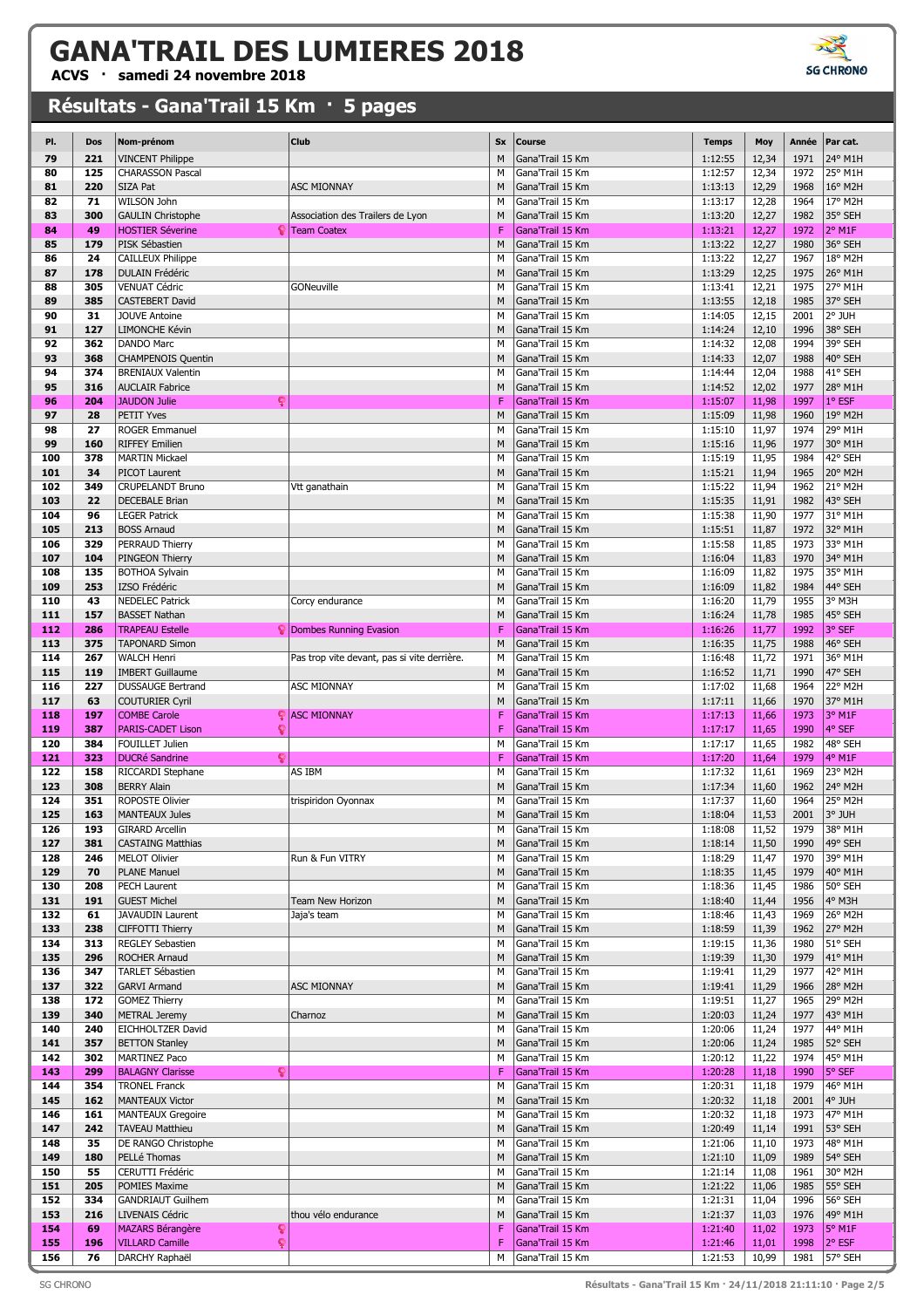**ACVS · samedi 24 novembre 2018**

| PI. | Dos          | Nom-prénom                        | Club                                   | Sx | Course           | Temps   | Moy   | Année | Par cat. |
|-----|--------------|-----------------------------------|----------------------------------------|----|------------------|---------|-------|-------|----------|
| 157 | 321          | <b>GARVI Nathalie</b>             | <b>ASC MIONNAY</b>                     | F  | Gana'Trail 15 Km | 1:21:53 | 10,99 | 1965  | 1° M2F   |
| 158 | 159          | <b>VILAIN Bruno</b>               |                                        | M  | Gana'Trail 15 Km | 1:21:55 | 10,99 | 1976  | 50° M1H  |
|     |              |                                   |                                        |    |                  |         |       |       |          |
| 159 | 170          | QUIGNON Stéphane                  |                                        | M  | Gana'Trail 15 Km | 1:22:01 | 10,97 | 1973  | 51° M1H  |
| 160 | 171          | <b>RODRIGUES Isabellea</b><br>O   |                                        | F  | Gana'Trail 15 Km | 1:22:01 | 10,97 | 1979  | 6° M1F   |
| 161 | 20           | CHEVALARD Bruno                   | SPORTAIX/RAIDLIGHT                     | M  | Gana'Trail 15 Km | 1:22:03 | 10,97 | 1965  | 31° M2H  |
| 162 | 330          | <b>TUZET Yannick</b>              |                                        | М  | Gana'Trail 15 Km | 1:22:04 | 10,97 | 1982  | 58° SEH  |
| 163 | 51           | <b>ECOCHARD Clémence</b><br>ç     |                                        | F  | Gana'Trail 15 Km | 1:22:08 | 10,96 | 1998  | 3° ESF   |
| 164 | 175          | PIEKIELKO Pierre                  | terre de running                       | М  | Gana'Trail 15 Km | 1:22:22 | 10,93 | 1956  | 5° M3H   |
| 165 | 174          | <b>SABRAN-BERTIN Delphine</b>     | $\blacktriangleright$ terre de running | F  | Gana'Trail 15 Km | 1:22:23 | 10,92 | 1965  | 2° M2F   |
|     | 285          | <b>MOIROUX Martial</b>            |                                        | M  | Gana'Trail 15 Km | 1:22:23 |       | 1968  | 32° M2H  |
| 166 |              |                                   |                                        |    |                  |         | 10,92 |       |          |
| 167 | 327          | <b>ANTOINE Philippe</b>           | Dombes Running Evasion                 | M  | Gana'Trail 15 Km | 1:22:25 | 10,92 | 1972  | 52° M1H  |
| 168 | 263          | g<br><b>DUMAS Veronique</b>       |                                        | F  | Gana'Trail 15 Km | 1:22:31 | 10,91 | 1977  | 7° M1F   |
| 169 | 250          | <b>BONNAVAUD Claire</b>           | Monplaisir trail                       | F  | Gana'Trail 15 Km | 1:22:32 | 10,90 | 1969  | 3° M2F   |
| 170 | 320          | Q<br><b>GENIN Anne-lise</b>       | Acvs                                   | F  | Gana'Trail 15 Km | 1:22:38 | 10,89 | 1989  | 6° SEF   |
| 171 | 319          | <b>SENECHAL Nicolas</b>           | Acvs                                   | M  | Gana'Trail 15 Km | 1:22:38 | 10,89 | 1986  | 59° SEH  |
|     |              |                                   |                                        |    |                  |         |       |       |          |
| 172 | 109          | <b>JAVAUDIN Nicolas</b>           | jaja's team                            | M  | Gana'Trail 15 Km | 1:22:48 | 10,87 | 1980  | 60° SEH  |
| 173 | 228          | <b>RUET Christian</b>             |                                        | M  | Gana'Trail 15 Km | 1:22:49 | 10,87 | 1958  | 6° M3H   |
| 174 | 165          | ç<br><b>DRAVET Fabienne</b>       |                                        | F  | Gana'Trail 15 Km | 1:22:57 | 10,85 | 1971  | 8° M1F   |
| 175 | 257          | <b>PELLIS Laurent</b>             | Solo                                   | M  | Gana'Trail 15 Km | 1:22:57 | 10,85 | 1980  | 61° SEH  |
| 176 | 231          | <b>CHETAIL Pierre-françois</b>    |                                        | М  | Gana'Trail 15 Km | 1:22:59 | 10,85 | 1984  | 62° SEH  |
|     |              |                                   |                                        |    |                  |         |       |       | 53° M1H  |
| 177 | 40           | <b>MARTEL Franck</b>              |                                        | M  | Gana'Trail 15 Km | 1:23:13 | 10,82 | 1976  |          |
| 178 | 229          | <b>BALAY Christophe</b>           |                                        | M  | Gana'Trail 15 Km | 1:23:21 | 10,80 | 1980  | 63° SEH  |
| 179 | 37           | PEREZ Richard                     |                                        | M  | Gana'Trail 15 Km | 1:23:32 | 10,77 | 1979  | 54° M1H  |
| 180 | 177          | <b>GIROTTI Pierre emmanuel</b>    |                                        | M  | Gana'Trail 15 Km | 1:23:33 | 10,77 | 1972  | 55° M1H  |
| 181 | 198          | <b>BELTRAN Nicolas</b>            |                                        | M  | Gana'Trail 15 Km | 1:23:35 | 10,77 | 1980  | 64° SEH  |
| 182 | 50           | <b>ECOCHARD Christophe</b>        |                                        | M  | Gana'Trail 15 Km | 1:23:38 | 10,76 | 1968  | 33° M2H  |
|     |              |                                   |                                        |    |                  |         |       |       |          |
| 183 | 190          | <b>GUIGUI Pellé</b>               |                                        | M  | Gana'Trail 15 Km | 1:23:42 | 10,75 | 1979  | 56° M1H  |
| 184 | 14           | <b>CHAUDIER Thierry</b>           | Andre                                  | M  | Gana'Trail 15 Km | 1:23:53 | 10,73 | 1962  | 34° M2H  |
| 185 | 58           | <b>GUIOT Jean yves</b>            | Dede                                   | M  | Gana'Trail 15 Km | 1:23:53 | 10,73 | 1968  | 35° M2H  |
| 186 | 112          | JACQUIER-VILLARD Carole<br>ç      |                                        | F  | Gana'Trail 15 Km | 1:23:55 | 10,72 | 1970  | 9° M1F   |
| 187 | 188          | <b>CHAMPAGNE Matthieu</b>         | Team safran                            | M  | Gana'Trail 15 Km | 1:24:13 | 10,69 | 1987  | 65° SEH  |
| 188 | 176          | <b>CASTANO Pascal</b>             |                                        | М  | Gana'Trail 15 Km | 1:24:23 | 10,67 | 1966  | 36° M2H  |
|     |              |                                   |                                        |    |                  |         |       |       |          |
| 189 | 77           | <b>LHERITIER Christophe</b>       |                                        | M  | Gana'Trail 15 Km | 1:24:27 | 10,66 | 1975  | 57° M1H  |
| 190 | 291          | SIMONOT David                     | Dombes Running Evasion                 | M  | Gana'Trail 15 Km | 1:24:36 | 10,64 | 1974  | 58° M1H  |
| 191 | 12           | DESBUQUOIS Antoine                |                                        | M  | Gana'Trail 15 Km | 1:24:40 | 10,63 | 1979  | 59° M1H  |
| 192 | 91           | PERNIN Vladislav                  |                                        | М  | Gana'Trail 15 Km | 1:24:41 | 10,63 | 1981  | 66° SEH  |
| 193 | 328          | <b>CHAMPENOIS Pierre-yves</b>     |                                        | M  | Gana'Trail 15 Km | 1:24:46 | 10,62 | 1981  | 67° SEH  |
| 194 | 237          | PILOT Stéphane                    |                                        | М  | Gana'Trail 15 Km | 1:24:47 | 10,62 | 1973  | 60° M1H  |
|     |              |                                   | courir a lyon                          |    |                  |         |       |       |          |
| 195 | 236          | <b>PILOT Karine</b>               | courir a lyon                          | F  | Gana'Trail 15 Km | 1:24:48 | 10,61 | 1972  | 10° M1F  |
| 196 | 388          | <b>MONTANCON JANINE</b><br>ç      |                                        | F  | Gana'Trail 15 Km | 1:24:48 | 10,61 | 1955  | 1° M3F   |
| 197 | 185          | DAVID Clément                     | GONeuville                             | M  | Gana'Trail 15 Km | 1:25:01 | 10,59 | 2001  | 5° JUH   |
| 198 | 376          | <b>DAMOUR Gerard</b>              | s/l val de saone athletisme            | М  | Gana'Trail 15 Km | 1:25:02 | 10,58 | 1961  | 37° M2H  |
| 199 | 352          | <b>ROBERT Bruno</b>               | TEAM BLACK-JAGUAR                      | M  | Gana'Trail 15 Km | 1:25:10 | 10,57 | 1976  | 61° M1H  |
| 200 | 23           | g<br><b>FAVIER Delphine</b>       |                                        | F  | Gana'Trail 15 Km | 1:25:13 | 10,56 | 1980  | 7° SEF   |
|     |              |                                   |                                        |    |                  |         |       |       |          |
| 201 | 336          | <b>DUTREVE Alex</b>               | <b>TEAM BLACK-JAGUAR</b>               | M  | Gana'Trail 15 Km | 1:25:15 | 10,56 | 1975  | 62° M1H  |
| 202 | 361          | <b>GUGLIELMI Philippe</b>         |                                        | М  | Gana'Trail 15 Km | 1:25:16 | 10,56 | 1973  | 63° M1H  |
| 203 | 122          | ହ<br><b>CHAMPOUILLON Delphine</b> |                                        | F  | Gana'Trail 15 Km | 1:25:20 | 10,55 | 1969  | 4° M2F   |
| 204 | 45           | <b>PASCAL Olivier</b>             |                                        | M  | Gana'Trail 15 Km | 1:25:32 | 10,52 | 1972  | 64° M1H  |
| 205 | 72           | <b>BLANC Jocelyn</b>              |                                        | M  | Gana'Trail 15 Km | 1:25:32 | 10,52 | 1969  | 38° M2H  |
| 206 | 377          | ROQUEL Matthieu                   |                                        | M  | Gana'Trail 15 Km | 1:25:37 | 10,51 | 1978  | 65° M1H  |
| 207 | 241          | <b>ELHARRAR Philippe</b>          |                                        | M  | Gana'Trail 15 Km | 1:25:38 | 10,51 | 1967  | 39° M2H  |
|     |              |                                   |                                        |    |                  |         |       |       |          |
| 208 | 110          | <b>VOLPE Michel</b>               |                                        | М  | Gana'Trail 15 Km | 1:25:40 | 10,51 | 1958  | 7° M3H   |
| 209 | 186          | <b>VERCELLIS Charles</b>          |                                        | M  | Gana'Trail 15 Km | 1:25:42 | 10,50 | 1978  | 66° M1H  |
| 210 | 128          | <b>DEBARRE Christine</b>          | <b>DINGOS TRAILERS</b>                 | F  | Gana'Trail 15 Km | 1:25:44 | 10,50 | 1972  | 11° M1F  |
| 211 | 342          | <b>GAMEZ Virginie</b><br>ç        | GONeuville                             | F  | Gana'Trail 15 Km | 1:25:46 | 10,49 | 1973  | 12° M1F  |
| 212 | 344          | <b>FACCIO Karine</b><br>ç         | AJT Saône Vallée                       | F  | Gana'Trail 15 Km | 1:25:55 | 10,48 | 1973  | 13° M1F  |
| 213 | 249          | <b>LAFONT Magali</b><br>c         |                                        | F  | Gana'Trail 15 Km | 1:25:57 | 10,47 | 1969  | 5° M2F   |
|     |              |                                   |                                        |    | Gana'Trail 15 Km |         |       |       | 67° M1H  |
| 214 | 62           | <b>SARTRE Mathieu</b>             |                                        | М  |                  | 1:26:01 | 10,46 | 1976  |          |
| 215 | 222          | <b>BONNET Jean-yves</b>           |                                        | M  | Gana'Trail 15 Km | 1:26:06 | 10,45 | 1960  | 40° M2H  |
| 216 | 266          | <b>MINARD Sebastien</b>           |                                        | М  | Gana'Trail 15 Km | 1:26:11 | 10,44 | 1972  | 68° M1H  |
| 217 | 38           | <b>CHOLLET Martial</b>            |                                        | M  | Gana'Trail 15 Km | 1:26:20 | 10,42 | 1987  | 68° SEH  |
| 218 | 288          | PEREZ Raphael                     | <b>FCL TENNIS</b>                      | М  | Gana'Trail 15 Km | 1:26:32 | 10,40 | 1981  | 69° SEH  |
| 219 | 355          | PRIN-ABEIL Guillaume              |                                        | M  | Gana'Trail 15 Km | 1:26:41 | 10,38 | 1985  | 70° SEH  |
|     |              |                                   |                                        |    |                  |         |       |       |          |
| 220 | 148          | <b>FRANÇON Eric</b>               | run in pont de vaux                    | М  | Gana'Trail 15 Km | 1:26:49 | 10,37 | 1966  | 41° M2H  |
| 221 | 183          | ALAPHILIPPE Bruno                 | AS IBM                                 | M  | Gana'Trail 15 Km | 1:26:50 | 10,36 | 1972  | 69° M1H  |
| 222 | 284          | ROCHE Dominique                   |                                        | М  | Gana'Trail 15 Km | 1:26:51 | 10,36 | 1957  | 8° M3H   |
| 223 | 269          | <b>COLON Benedicte</b><br>c       |                                        | F  | Gana'Trail 15 Km | 1:26:52 | 10,36 | 1980  | 8° SEF   |
| 224 | $\mathbf{2}$ | <b>TREMORIN Laurent</b>           | Courir Ensemble                        | М  | Gana'Trail 15 Km | 1:26:53 | 10,36 | 1974  | 70° M1H  |
|     |              |                                   |                                        |    |                  |         |       |       |          |
| 225 | 265          | <b>VIAL Dominique</b>             |                                        | M  | Gana'Trail 15 Km | 1:27:00 | 10,34 | 1967  | 42° M2H  |
| 226 | 233          | ARGOUD Emmanuel                   | AJT Saône Vallée                       | м  | Gana'Trail 15 Km | 1:27:00 | 10,34 | 1969  | 43° M2H  |
| 227 | 315          | <b>GEONI Patrick</b>              |                                        | M  | Gana'Trail 15 Km | 1:27:03 | 10,34 | 1961  | 44° M2H  |
| 228 | 44           | RéTHORé Amélie<br>្               | Team safran                            | F  | Gana'Trail 15 Km | 1:27:06 | 10,33 | 1990  | 9° SEF   |
| 229 | 311          | <b>GRENOUILLAT Pauline</b><br>Ç   |                                        | F  | Gana'Trail 15 Km | 1:27:08 | 10,33 | 1989  | 10° SEF  |
| 230 | 382          | g<br><b>FERRY Carole</b>          |                                        | F  | Gana'Trail 15 Km | 1:27:10 | 10,33 | 1973  | 14° M1F  |
| 231 | 116          | <b>LORON Pierrick</b>             | Beaujolais Challenge Villié Morogn     | M  | Gana'Trail 15 Km | 1:27:21 | 10,30 | 1988  | 71° SEH  |
|     |              |                                   |                                        |    |                  |         |       |       |          |
| 232 | 360          | <b>BERRAT Quentin</b>             |                                        | м  | Gana'Trail 15 Km | 1:27:26 | 10,29 | 1993  | 72° SEH  |
| 233 | 353          | <b>BETTWY Fabrice</b>             |                                        | M  | Gana'Trail 15 Km | 1:27:27 | 10,29 | 1979  | 71° M1H  |
| 234 | 318          | MORAS Michael                     |                                        | М  | Gana'Trail 15 Km | 1:27:28 | 10,29 | 1980  | 73° SEH  |

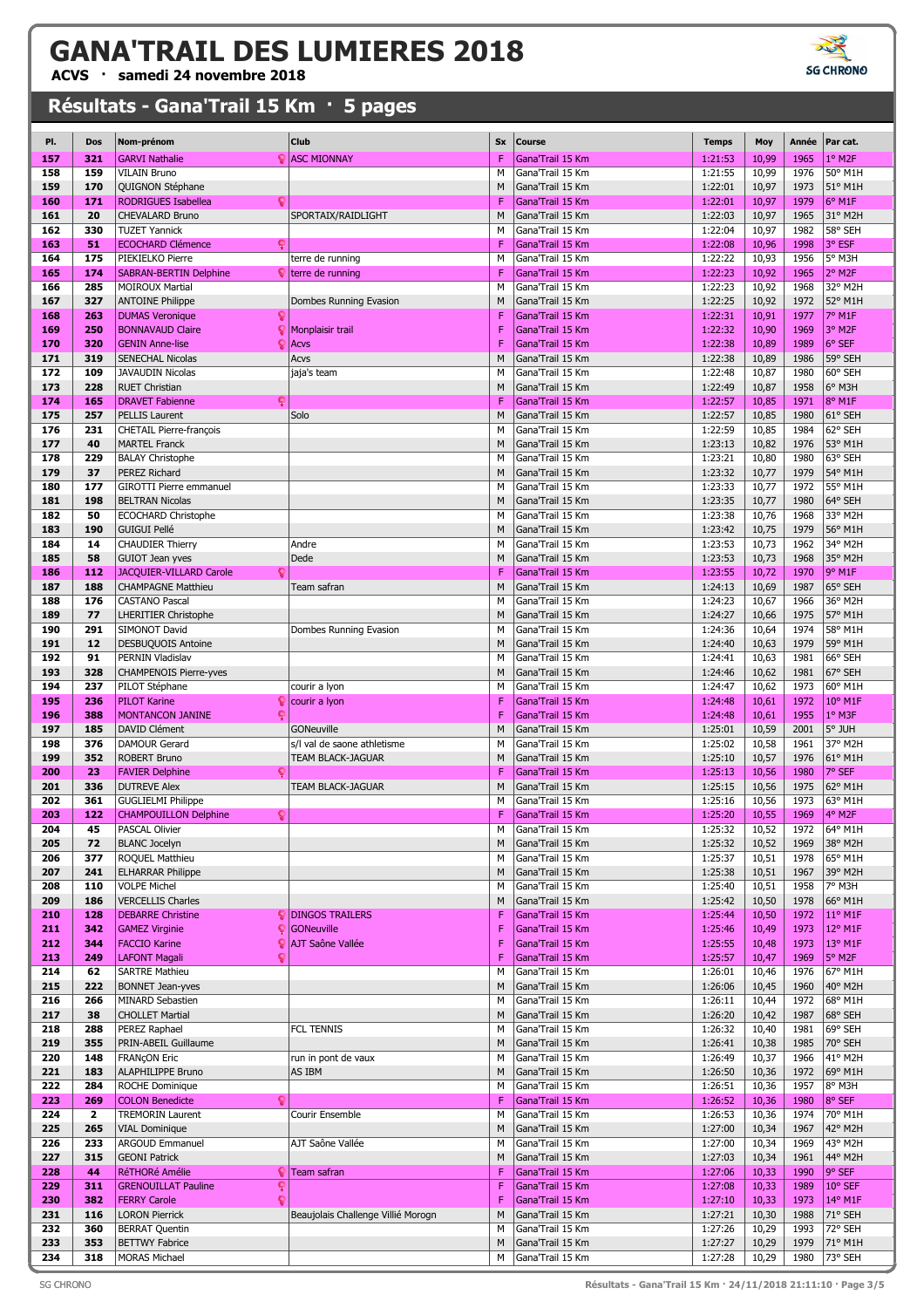**ACVS · samedi 24 novembre 2018**

| PI. | Dos            | Nom-prénom                           | Club                      | <b>Sx</b> | Course           | <b>Temps</b> | Moy   | Année | Par cat.         |
|-----|----------------|--------------------------------------|---------------------------|-----------|------------------|--------------|-------|-------|------------------|
| 235 | 30             | PANTANO Nicolas                      | Zougoulous                | M         | Gana'Trail 15 Km | 1:27:29      | 10,29 | 1973  | 72° M1H          |
| 236 | 120            | <b>DEMOULE Thibault</b>              |                           | M         | Gana'Trail 15 Km | 1:27:54      | 10,24 | 1988  | 74° SEH          |
| 237 | 290            | SOULOUMIAC Alexandre                 |                           | M         | Gana'Trail 15 Km | 1:27:57      | 10,23 | 1986  | 75° SEH          |
| 238 | 335            | LANFRANCHI David                     |                           | M         | Gana'Trail 15 Km | 1:28:04      | 10,22 | 1980  | 76° SEH          |
|     |                |                                      |                           |           |                  |              |       |       |                  |
| 239 | 341            | <b>GUERIN Nicolas</b>                |                           | M         | Gana'Trail 15 Km | 1:28:18      | 10,19 | 1981  | 77° SEH          |
| 240 | 93             | VIANA Daniel                         | <b>BORD2RUN</b>           | М         | Gana'Trail 15 Km | 1:28:36      | 10,16 | 1960  | 45° M2H          |
| 241 | 8              | <b>NEGRIGNAT Gilles</b>              | <b>BORD2RUN</b>           | M         | Gana'Trail 15 Km | 1:28:38      | 10,15 | 1962  | 46° M2H          |
| 242 | 15             | <b>HANROT Astrid</b><br>Q            | <b>BORD2RUN</b>           | F         | Gana'Trail 15 Km | 1:28:39      | 10,15 | 1990  | 11° SEF          |
| 243 | 16             | MONTESINOS CHARVET Stephanie<br>ç    | <b>BORD2RUN</b>           | F         | Gana'Trail 15 Km | 1:28:40      | 10,15 | 1986  | 12° SEF          |
| 244 | 379            | <b>ROCHE Vincent</b>                 |                           | M         | Gana'Trail 15 Km | 1:29:01      | 10,11 | 1972  | 73° M1H          |
| 245 | 226            | <b>MOLARD Luc</b>                    |                           | M         | Gana'Trail 15 Km | 1:29:11      | 10,09 | 1969  | 47° M2H          |
| 246 | 86             | <b>LIRON Lionel</b>                  |                           | M         | Gana'Trail 15 Km | 1:29:17      | 10,08 | 1969  | 48° M2H          |
| 247 | 126            | <b>GOUASMIER Yann</b>                | Sport'in Paroisse         | M         | Gana'Trail 15 Km | 1:29:22      | 10,07 | 1967  | 49° M2H          |
| 248 | 217            | <b>RICOL Christine</b><br>g          |                           | F         | Gana'Trail 15 Km | 1:29:24      | 10,07 | 1968  | 6° M2F           |
| 249 | 142            | <b>BARRET Alain</b>                  | <b>BARRET</b>             | M         | Gana'Trail 15 Km | 1:29:27      | 10,06 | 1967  | 50° M2H          |
| 250 | 78             | <b>BARRET Daniel</b>                 |                           | M         | Gana'Trail 15 Km | 1:29:33      | 10,05 | 1963  | 51° M2H          |
| 251 | 75             | <b>BERGER Olivier</b>                |                           | M         | Gana'Trail 15 Km | 1:29:34      | 10,05 | 1975  | 74° M1H          |
| 252 | 182            | ្                                    |                           | F         | Gana'Trail 15 Km | 1:29:40      | 10,04 | 1967  | 7° M2F           |
|     | 234            | <b>KLETZINSKI Véronique</b>          |                           |           |                  |              |       |       |                  |
| 253 |                | <b>BARRET Yohann</b>                 |                           | M         | Gana'Trail 15 Km | 1:29:41      | 10,04 | 1976  | 75° M1H          |
| 254 | 203            | Q<br><b>JAUDON Odile</b>             |                           | F         | Gana'Trail 15 Km | 1:29:43      | 10,03 | 1966  | 8° M2F           |
| 255 | 101            | <b>SERPOL Thierry</b>                |                           | M         | Gana'Trail 15 Km | 1:29:44      | 10,03 | 1965  | 52° M2H          |
| 256 | 214            | g<br><b>MAITRET Virginie</b>         |                           | F         | Gana'Trail 15 Km | 1:29:45      | 10,03 | 1983  | 13° SEF          |
| 257 | 85             | <b>SHEEHAN Mark</b>                  | Les Gentlemen Traillers   | M         | Gana'Trail 15 Km | 1:29:50      | 10,02 | 1972  | 76° M1H          |
| 258 | 201            | <b>LAURENS Gerald</b>                |                           | M         | Gana'Trail 15 Km | 1:29:59      | 10,00 | 1975  | 77° M1H          |
| 259 | 338            | <b>LAMARCHE Gérald</b>               |                           | M         | Gana'Trail 15 Km | 1:30:13      | 9,98  | 1974  | 78° M1H          |
| 260 | 332            | <b>COCHET Mickael</b>                |                           | M         | Gana'Trail 15 Km | 1:30:13      | 9,98  | 1977  | 79° M1H          |
| 261 | 66             | <b>SURAIS Jeremie</b>                | Pas d'équipe              | M         | Gana'Trail 15 Km | 1:30:36      | 9,93  | 1980  | 78° SEH          |
| 262 | 67             | <b>DUC GONINAZ Delphine</b>          | $\bigcirc$ PAS D'EQUIPE   | F         | Gana'Trail 15 Km | 1:30:37      | 9,93  | 1981  | 14° SEF          |
| 263 | 225            | <b>SUBRIN Pascale</b>                |                           | F         | Gana'Trail 15 Km | 1:30:43      | 9,92  | 1965  | 9° M2F           |
| 264 | 292            | <b>CANTAT Philippe</b>               | AJT Saône Vallée          | М         | Gana'Trail 15 Km | 1:30:50      | 9,91  | 1967  | 53° M2H          |
| 265 | 155            |                                      |                           | M         | Gana'Trail 15 Km | 1:31:05      |       | 1975  |                  |
|     |                | <b>BRUGE Guillaume</b>               |                           |           |                  |              | 9,88  |       | 80° M1H          |
| 266 | 304            | GUERRERO Jean-luc                    | <b>ADICATEC</b>           | М         | Gana'Trail 15 Km | 1:31:08      | 9,88  | 1964  | 54° M2H          |
| 267 | 105            | <b>LELEVREUR Arthur</b>              |                           | M         | Gana'Trail 15 Km | 1:31:13      | 9,87  | 1985  | 79° SEH          |
| 268 | 42             | SEMAT Jean jerome                    | Les Gentlemen Traillers   | М         | Gana'Trail 15 Km | 1:31:19      | 9,86  | 1973  | 81° M1H          |
| 269 | 143            | <b>VICHOT Laurence</b>               | <b>Team Footing Repam</b> | F         | Gana'Trail 15 Km | 1:31:57      | 9,79  | 1977  | 15° M1F          |
| 270 | 88             | <b>DELOULME Carole</b><br>្          | <b>Team Footing Repam</b> | F         | Gana'Trail 15 Km | 1:31:57      | 9,79  | 1972  | 16° M1F          |
| 271 | 97             | <b>PONCIN Alix</b><br>ç              | <b>Team Footing Repam</b> | F         | Gana'Trail 15 Km | 1:31:57      | 9,79  | 1992  | 15° SEF          |
| 272 | 99             | Q<br><b>TEYSSIER Nathalie</b>        |                           | F         | Gana'Trail 15 Km | 1:32:14      | 9,76  | 1972  | 17° M1F          |
| 273 | 248            | <b>LAFONT Bernard</b>                |                           | M         | Gana'Trail 15 Km | 1:32:26      | 9,74  | 1967  | 55° M2H          |
| 274 | 33             | <b>CLAUDEL Herve</b>                 |                           | М         | Gana'Trail 15 Km | 1:32:27      | 9,73  | 1974  | 82° M1H          |
| 275 | 230            | <b>CHANCENOTTE Cécile</b><br>ុ       |                           | F         | Gana'Trail 15 Km | 1:32:33      | 9,72  | 1984  | 16° SEF          |
| 276 | 184            | Q<br><b>GEONI Marie-claire</b>       |                           | F         | Gana'Trail 15 Km | 1:32:40      | 9,71  | 1965  | 10° M2F          |
| 277 | 124            | <b>ROUX Nicolas</b>                  |                           | M         | Gana'Trail 15 Km | 1:32:42      | 9,71  | 1989  | 80° SEH          |
| 278 | 145            | DURAND Benoît                        |                           | М         | Gana'Trail 15 Km | 1:33:05      | 9,67  | 1983  | 81° SEH          |
| 279 | 84             | <b>NYFFENEGGER Florent</b>           | <b>NYFF AU TOP</b>        | M         |                  | 1:33:28      | 9,63  | 1979  | 83° M1H          |
|     |                |                                      |                           |           | Gana'Trail 15 Km |              |       |       |                  |
| 280 | 83             | <b>NYFFENEGGER Domitille</b><br>ç    | <b>NYFF AU TOP</b>        | F         | Gana'Trail 15 Km | 1:33:29      | 9,63  | 1989  | 17° SEF          |
| 281 | 252            | <b>LAMAISON Emilie</b><br>c          |                           | F         | Gana'Trail 15 Km | 1:33:41      | 9,61  | 1993  | 18° SEF          |
| 282 | 289            | <b>KELLER Francois</b>               | FCL TENNIS                | M         | Gana'Trail 15 Km | 1:33:42      | 9,61  | 1958  | 9° M3H           |
| 283 | 146            | <b>LOPEZ Bastien</b>                 |                           | M         | Gana'Trail 15 Km | 1:34:04      | 9,57  | 1998  | 1° ESH           |
| 284 | 301            | <b>JUSTINIANO Florencia</b><br>្     |                           | F         | Gana'Trail 15 Km | 1:34:12      | 9,55  | 1990  | 19° SEF          |
| 285 | 74             | RAOUX Yan                            | CROSS DE LA ROSE          | M         | Gana'Trail 15 Km | 1:34:14      | 9,55  | 1979  | 84° M1H          |
| 286 | 73             | <b>CHAMPION VAUTRIN Estelle</b><br>្ | <b>CROSS DE LA ROSE</b>   | F         | Gana'Trail 15 Km | 1:34:14      | 9,55  | 1974  | 18° M1F          |
| 287 | 117            | <b>PHAROSE Douchka</b><br>ុ          |                           | F         | Gana'Trail 15 Km | 1:34:26      | 9,53  | 1987  | 20° SEF          |
| 288 | 108            | ç<br><b>CORDIER Mathilde</b>         |                           | F         | Gana'Trail 15 Km | 1:34:48      | 9,49  | 1979  | 19° M1F          |
| 289 | 81             | <b>KERNACKER Yann</b>                |                           | M         | Gana'Trail 15 Km | 1:34:55      | 9,48  | 1976  | 85° M1H          |
| 290 | 21             | HOFFMANN Benjamin                    | SPORTAIX/RAIDLIGHT        | М         | Gana'Trail 15 Km | 1:35:14      | 9,45  | 1964  | 56° M2H          |
| 291 | 92             | <b>BOITOUT Damien</b>                |                           | M         | Gana'Trail 15 Km | 1:35:39      | 9,41  | 1971  | 86° M1H          |
| 292 | 277            | <b>BERNARDOT Sebastien</b>           | AJT Saône Vallée          | М         | Gana'Trail 15 Km | 1:35:48      | 9,39  | 1981  | 82° SEH          |
| 293 | 235            | <b>BARRET Candice</b><br>ទូ          |                           | F         | Gana'Trail 15 Km | 1:36:31      | 9,32  | 1980  | 21° SEF          |
| 294 | 244            | ó<br><b>TATE Claudine</b>            |                           | F         | Gana'Trail 15 Km | 1:36:32      | 9,32  | 1976  | 20° M1F          |
| 295 | 123            | CROTTET FALCOT Matthieu              |                           | M         | Gana'Trail 15 Km | 1:36:45      | 9,30  | 1986  | 83° SEH          |
|     | 6              | CROTTET-FALCOT Remi                  |                           |           | Gana'Trail 15 Km |              |       |       |                  |
| 296 |                |                                      |                           | М         |                  | 1:36:45      | 9,30  | 1986  | 84° SEH          |
| 297 | 149            | <b>LOPEZ Anaïs</b><br>ុ              |                           | F         | Gana'Trail 15 Km | 1:37:00      | 9,28  | 1989  | 22° SEF          |
| 298 | 151            | <b>COTARD Franck</b>                 |                           | М         | Gana'Trail 15 Km | 1:37:07      | 9,27  | 1970  | 87° M1H          |
| 299 | 102            | LE BORGNE Marc                       |                           | M         | Gana'Trail 15 Km | 1:37:07      | 9,27  | 1966  | 57° M2H          |
| 300 | 386            | <b>FLIGITTER Nadia</b><br>ç          |                           | F         | Gana'Trail 15 Km | 1:37:11      | 9,26  | 1983  | 23° SEF          |
| 301 | 166            | RUFFINO Rémy                         |                           | M         | Gana'Trail 15 Km | 1:37:30      | 9,23  | 1986  | 85° SEH          |
| 302 | 271            | <b>BELANGER Julien</b>               |                           | М         | Gana'Trail 15 Km | 1:37:30      | 9,23  | 1981  | 86° SEH          |
| 303 | 202            | <b>MARTIN Karine</b><br>ទ្           |                           | F         | Gana'Trail 15 Km | 1:37:35      | 9,22  | 1978  | 21° M1F          |
| 304 | 90             | SEIBERT Charles                      | AJT Saône Vallée          | М         | Gana'Trail 15 Km | 1:37:56      | 9,19  | 1958  | 10° M3H          |
| 305 | 64             | <b>ABRY Claire</b><br>ទ្             |                           | F         | Gana'Trail 15 Km | 1:38:12      | 9,16  | 1989  | 24° SEF          |
| 306 | 366            | ្<br><b>ROYET Sophie</b>             |                           | F         | Gana'Trail 15 Km | 1:38:45      | 9,11  | 1973  | 22° M1F          |
| 307 | 365            | ç<br><b>THOMAS Stephanie</b>         |                           | F         |                  |              |       | 1972  | 23° M1F          |
|     |                |                                      |                           |           | Gana'Trail 15 Km | 1:38:46      | 9,11  |       |                  |
| 308 | 154            | DI-PILLA Walter                      |                           | М         | Gana'Trail 15 Km | 1:38:54      | 9,10  | 1969  | 58° M2H          |
| 309 | 153            | <b>MILLET Denis</b>                  |                           | M         | Gana'Trail 15 Km | 1:38:54      | 9,10  | 1969  | 59° M2H          |
| 310 | 215            | <b>MERCURIO Nicolas</b>              |                           | М         | Gana'Trail 15 Km | 1:39:00      | 9,09  | 1970  | 88° M1H          |
| 311 | 278            | <b>LIEBELT Laurence</b><br>ç         |                           | F         | Gana'Trail 15 Km | 1:39:02      | 9,09  | 1969  | 11° M2F          |
| 312 | $\overline{z}$ | <b>GUIGUE Océane</b>                 | <b>D</b> BORD2RUN         | F         | Gana'Trail 15 Km | 1:39:10      | 9,08  | 1991  | $25^{\circ}$ SEF |